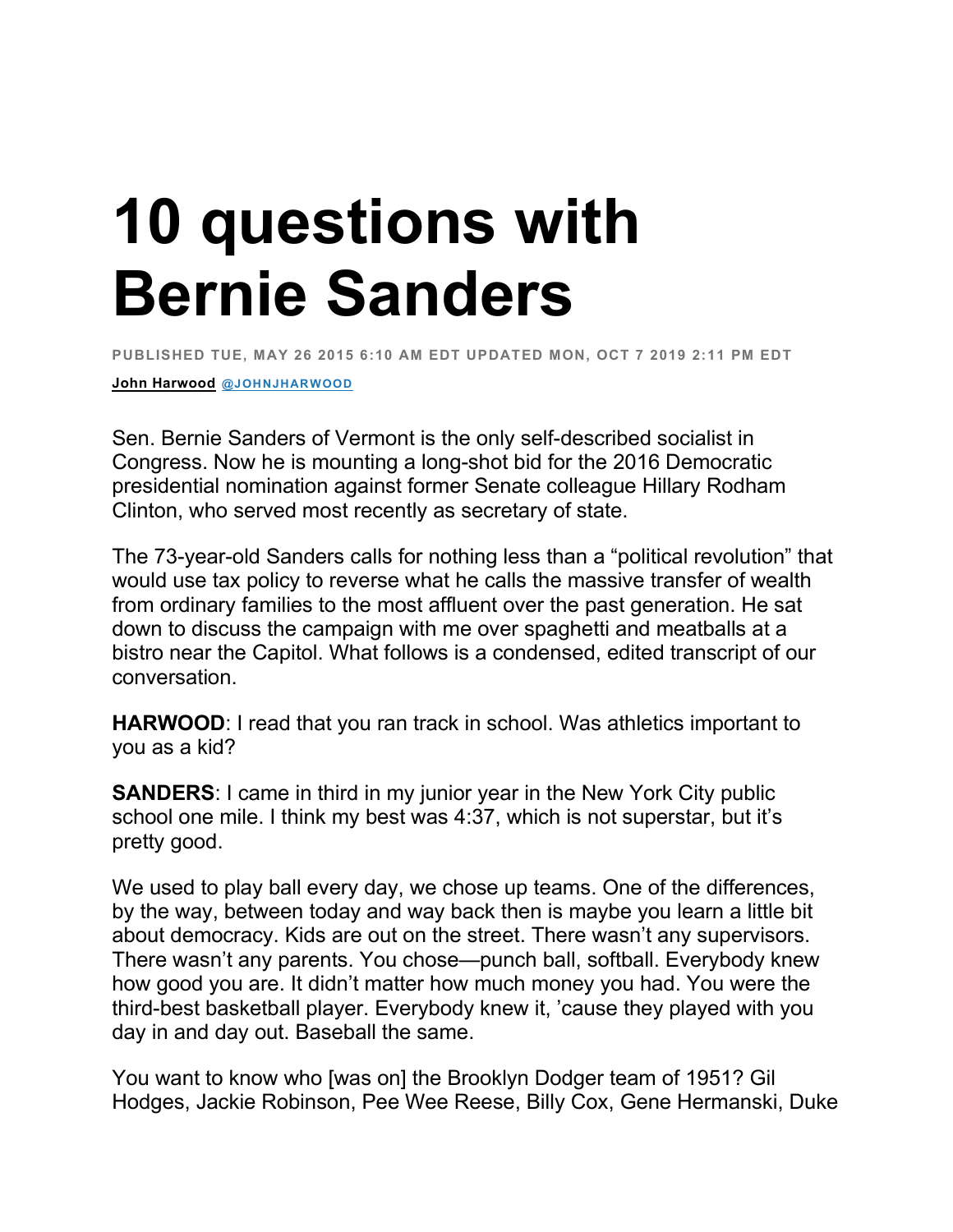Snider, Carl Furillo, Roy Campanella, Don Newcombe. How's that? Were they important to me? We would occasionally go in the bleachers, which were then 60 cents. And when we really could put together the money and really were goin' big, we would sometimes get a buck-and-a-quarter seats.

**HARWOOD**: After the revolution, what does it look like? What do you see happening to the 1 percent?

**SANDERS:** What is my dream? My dream is, do we live in a country where 70 percent, 80 percent, 90 percent of the people vote? Where we have serious discourse on media rather than political gossip, by the way? Where we're debating trade policy, we're debating foreign policy, we're debating economic policy, where the American people actually know what's going on in Congress? Ninety-nine percent of all new income generated today goes to the top 1 percent. Top one-tenth of 1 percent owns as much as wealth as the bottom 90 percent. Does anybody think that that is the kind of economy this country should have? Do we think it's moral? So to my mind, if you have seen a massive transfer of wealth from the middle class to the top one-tenth of 1 percent, you know what, we've got to transfer that back if we're going to have a vibrant middle class. And you do that in a lot of ways. Certainly one way is tax policy.



**Sen. Bernie Sanders** *Getty Images*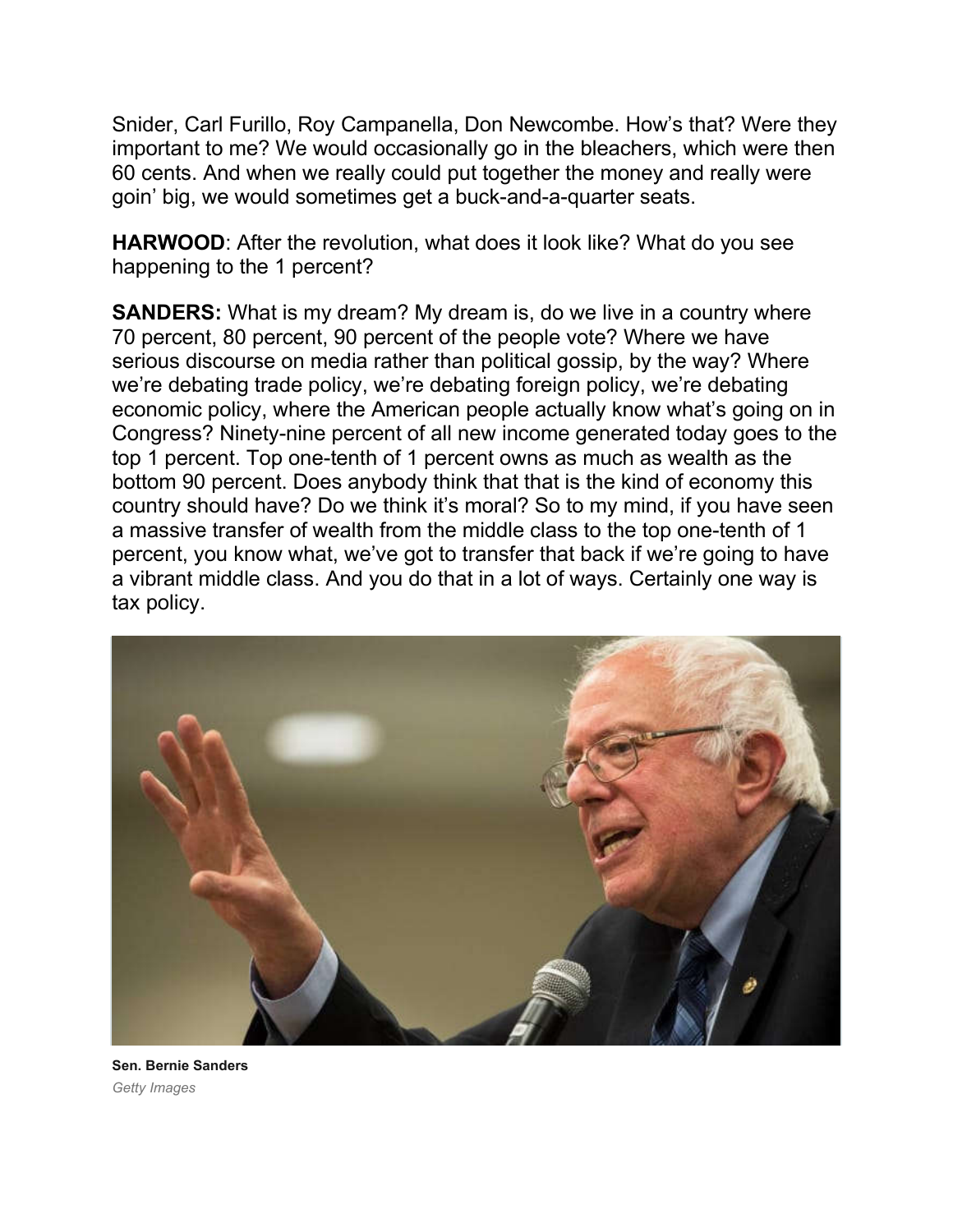**HARWOOD**: Have you seen some of the quotations from people on Wall Street, people in business? Some have even likened the progressive Democratic crusade to Hitler's Germany hunting down the Jews.

**SANDERS:** It's sick. And I think these people are so greedy, they're so out of touch with reality, that they can come up and say that. They think they own the world.

What a disgusting remark. I'm sorry to have to tell them, they live in the United States, they benefit from the United States, we have kids who are hungry in this country. We have people who are working two, three, four jobs, who can't send their kids to college. You know what? Sorry, you're all going to have to pay your fair share of taxes. If my memory is correct, when radical socialist Dwight D. Eisenhower was president, the highest marginal tax rate was something like 90 percent.

**HARWOOD**: When you think about 90 percent, you don't think that's obviously too high?

**SANDERS:** No. That's not 90 percent of your income, you know? That's the marginal. I'm sure you have some really right-wing nut types, but I'm not sure that every very wealthy person feels that it's the worst thing in the world for them to pay more in taxes, to be honest with you. I think you've got a lot of millionaires saying, "You know what? I've made a whole lot of money. I don't want to see kids go hungry in America. Yeah, I'll pay my fair share."

**HARWOOD**: In the latter part of the 20th century, Ronald Reagan came along and there was a big pivot in our politics. It revolves around the idea that we need less government and more market forces. Do you think that basic pivot was wrong?

**SANDERS**: Let me answer it this way, John. I think there is obviously an enormously important role for the free market and for entrepreneurial activity. I worry how free the free market is. In sector after sector, you have a small number of companies controlling a large part of the sector.

Certainly, in my view, the major banks should be broken up. We want entrepreneurs and private businesses to create wealth. No problem. But what we're living in now is what I would call—what Pope Francis calls—a casinotype capitalism, which is out of control, where the people on top have lost any sense of responsibility for the rest of the society. Where it's just "It's all me. It's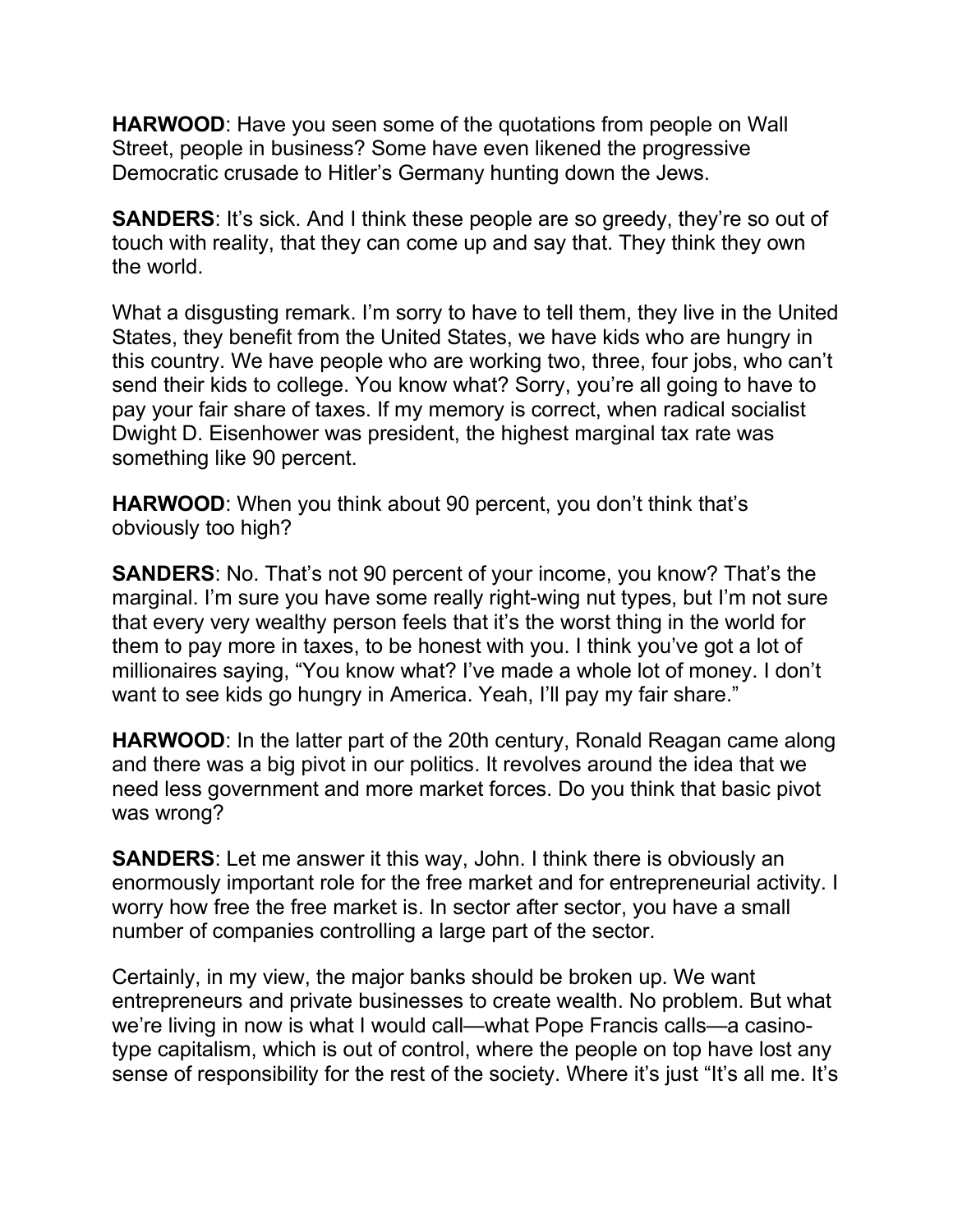all me. And to heck with anybody else." I want to see the result of that wealth go to the broad middle class of this country and not just to a handful of people.

## **"You don't necessarily need a choice of 23 underarm spray deodorants or of 18 different pairs of sneakers when children are hungry in this country. I don't think the media appreciates the kind of stress that ordinary Americans are working on."**

**- Sen. Bernie Sanders**

**HARWOOD**: If the changes that you envision in tax policy, in finance, breaking up the banks, were to result in a more equitable distribution of income, but less economic growth, is that trade-off worth making?

**SANDERS:** Yes. If 99 percent of all the new income goes to the top 1 percent, you could triple it, it wouldn't matter much to the average middle class person. The whole size of the economy and the GDP doesn't matter if people continue to work longer hours for low wages and you have 45 million people living in poverty. You can't just continue growth for the sake of growth in a world in which we are struggling with climate change and all kinds of environmental problems. All right? You don't necessarily need a choice of 23 underarm spray deodorants or of 18 different pairs of sneakers when children are hungry in this country. I don't think the media appreciates the kind of stress that ordinary Americans are working on. People scared to death about what happens tomorrow. Half the people in America have less than \$10,000 in savings. How do you like that? That means you have an automobile accident, you have an illness, you're broke. How do you retire if you have less than \$10,000, and you don't have much in the way of Social Security?

**HARWOOD**: It came out in disclosure forms the other day that Hillary Clinton and Bill Clinton, in the last 16 months, have made \$30 million. What does that kind of money do to a politician's perspective on the struggles you were just talking about? Does it make it difficult for recipients of that kind of income to take on the system?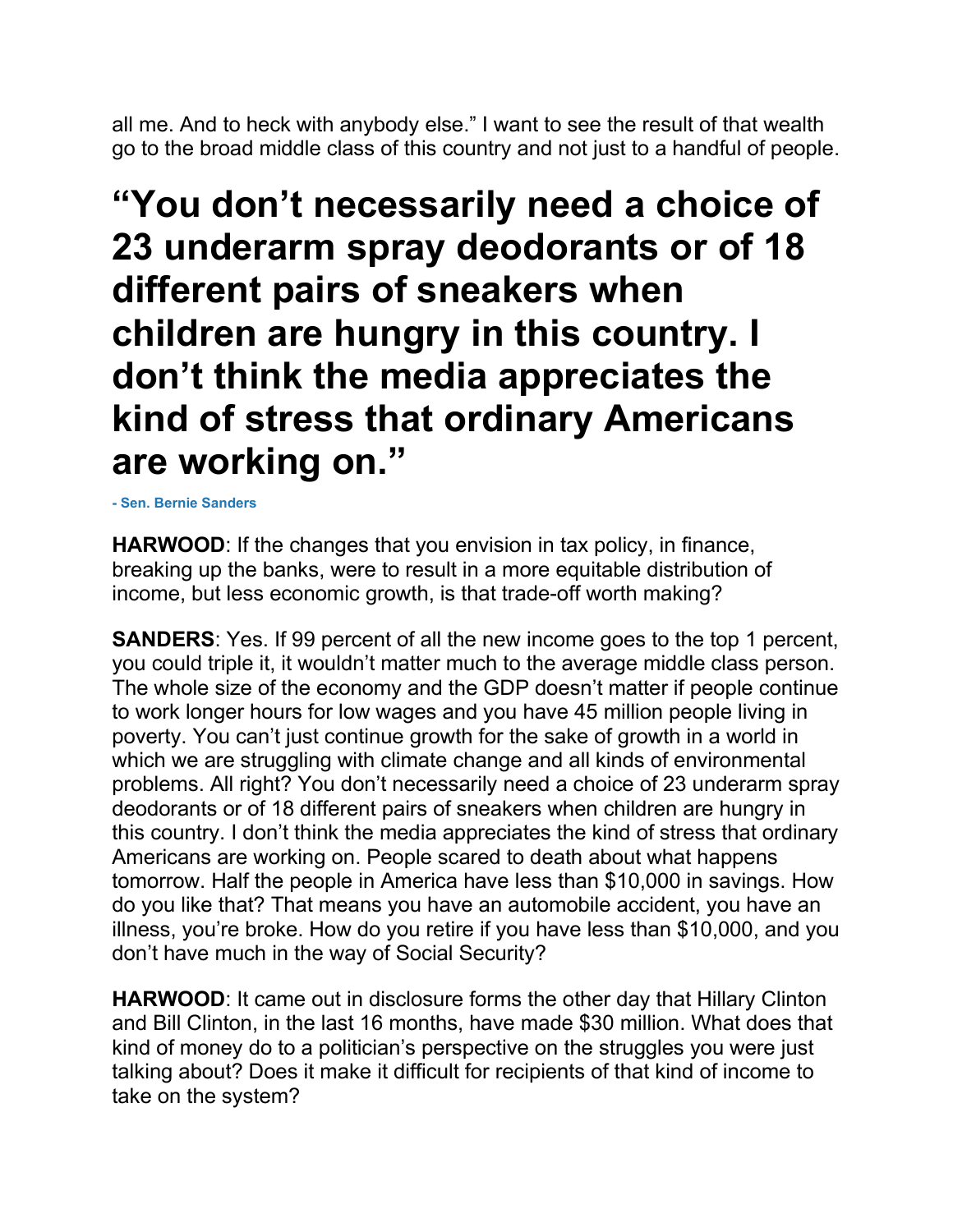**SANDERS**: Well, theoretically, you could be a multibillionaire and, in fact, be very concerned about the issues of working people. Theoretically, that's true.

I think sometimes what can happen is that—it's not just the Clintons—when you hustle money like that, you don't sit in restaurants like this. You sit in restaurants where you're spending—I don't know what they spend—hundreds of dollars for dinner and so forth. That's the world that you're accustomed to, and that's the world view that you adopt. You're not worrying about a kid three blocks away from here whose mom can't afford to feed him. So yes, I think that can isolate you—that type of wealth has the potential to isolate you from the reality of the world.

**"The minimum wage in Vietnam is 56 cents an hour. Workers there cannot form independent unions. And if you protest government policy, you might end up in trouble. OK? What does this trade agreement have to say about that? Not a goddamned thing."**

**- Sen. Bernie Sanders**

**HARWOOD**: I read an interview that you did about the corporate media. And you said the corporate media was reluctant to call out people for lying in public debates. You're on corporate media right now. Who's lying in our politics?

**SANDERS**: I'm the ranking member of the Budget Committee, OK? Leader of the opposition. The Republican budget does the following: It throws 27 million people off of health care by ending the Affordable Care Act and cutting Medicaid by \$440 billion. Have you seen that in print? Have you seen that statement? There is a reality that goes on here. And you have many people who try to be, "Oh, I've got to be even-handed here and even-handed there. You got the Koch Brothers there, Bernie Sanders there." That's nonsense. And I think a lot of right-wing people get away with murder because the media doesn't call them out on it.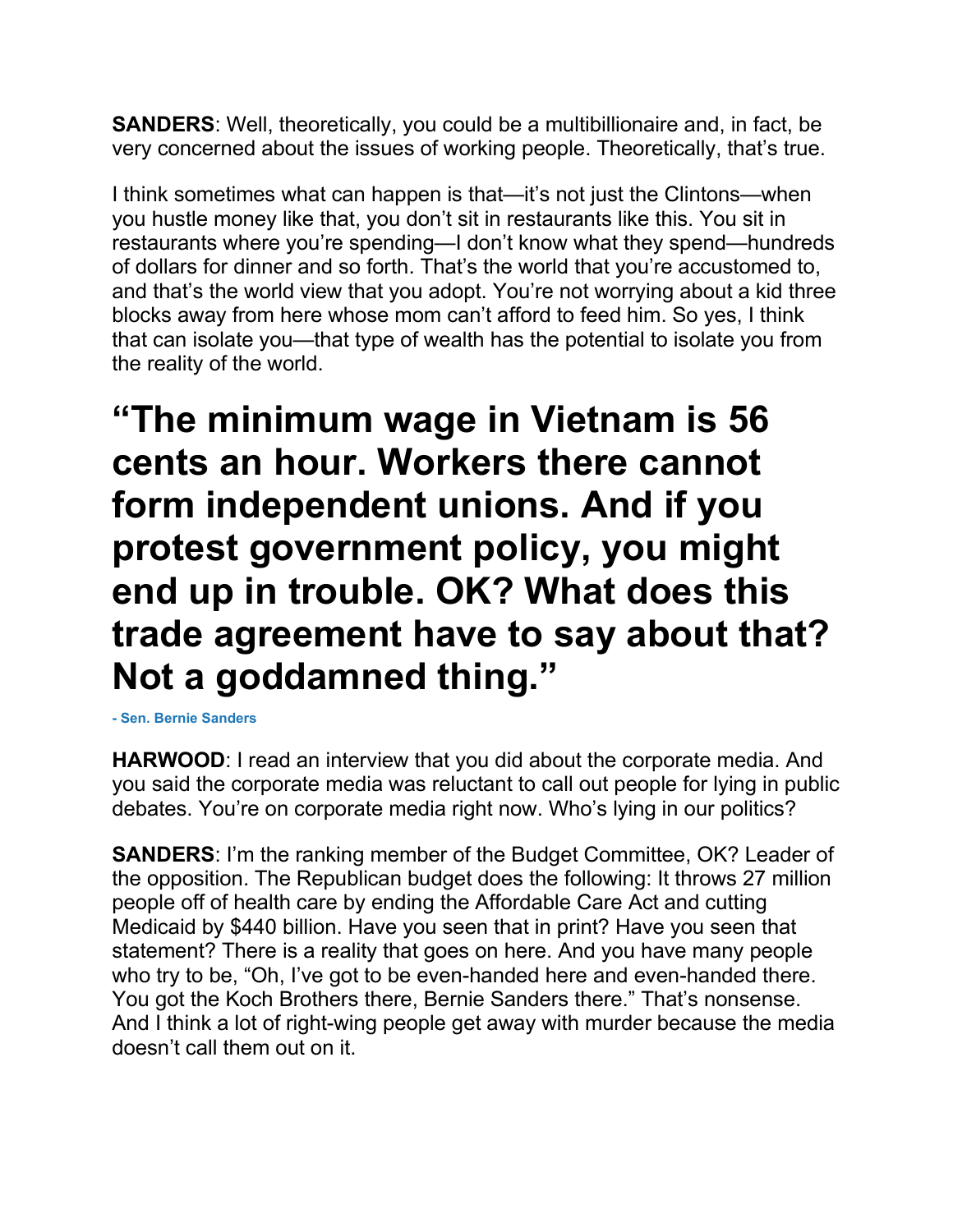**HARWOOD**: President Obama, in talking about trade the other day, said that Elizabeth Warren and some of the people taking her position were just making things up about the Trans-Pacific Partnership. Do you think he's making things up in selling it? He says it's the most progressive one that's ever been negotiated.

**SANDERS**: Yeah, like what? The minimum wage in Vietnam is 56 cents an hour. Workers there cannot form independent unions. And if you protest government policy, you might end up in trouble. OK? What does this trade agreement have to say about that? Not a goddamned thing. Not a bloody thing. In this trade agreement there is language, what we call the Investor State Dispute Resolution. This is what it says that Philip Morris can take Australia and Uruguay to court and try to collect many millions of dollars. For what reason? You know why they can do that? Because Australia and Uruguay have passed strong legislation trying to keep their kids from smoking. And Philip Morris is aggrieved because their future profits are being threatened by strong anti-smoking legislation. That is exactly how you undermine American democracy.

## **"Hillary Clinton is known by 95 percent of the American people. And clearly, in terms of money, I will be very, very, very heavily outspent. As I've said before though, don't underestimate me."**

**- Sen. Bernie Sanders**

**HARWOOD**: You and I talked some months ago. You said you were going to take a look at running, and you weren't going to do it if it wasn't viable. What did you see that made you think it was viable?

**SANDERS**: If I do badly, and I don't run a good campaign, and we don't get our message out, and we don't bring people together, it reflects not just on me, but on the ideas that I'm talking about. A couple months ago, I was in California, a beautiful sunny day. We had 500 people coming out at a union hall. I went to Austin, Texas, we had about 600 people coming out. I was in Las Vegas, we had 300 people coming out. Went to Chicago, we had 400 people. So I am sensing that based on that trip and trips that I made to Iowa, New Hampshire, that there is more disconnect and more anger at the